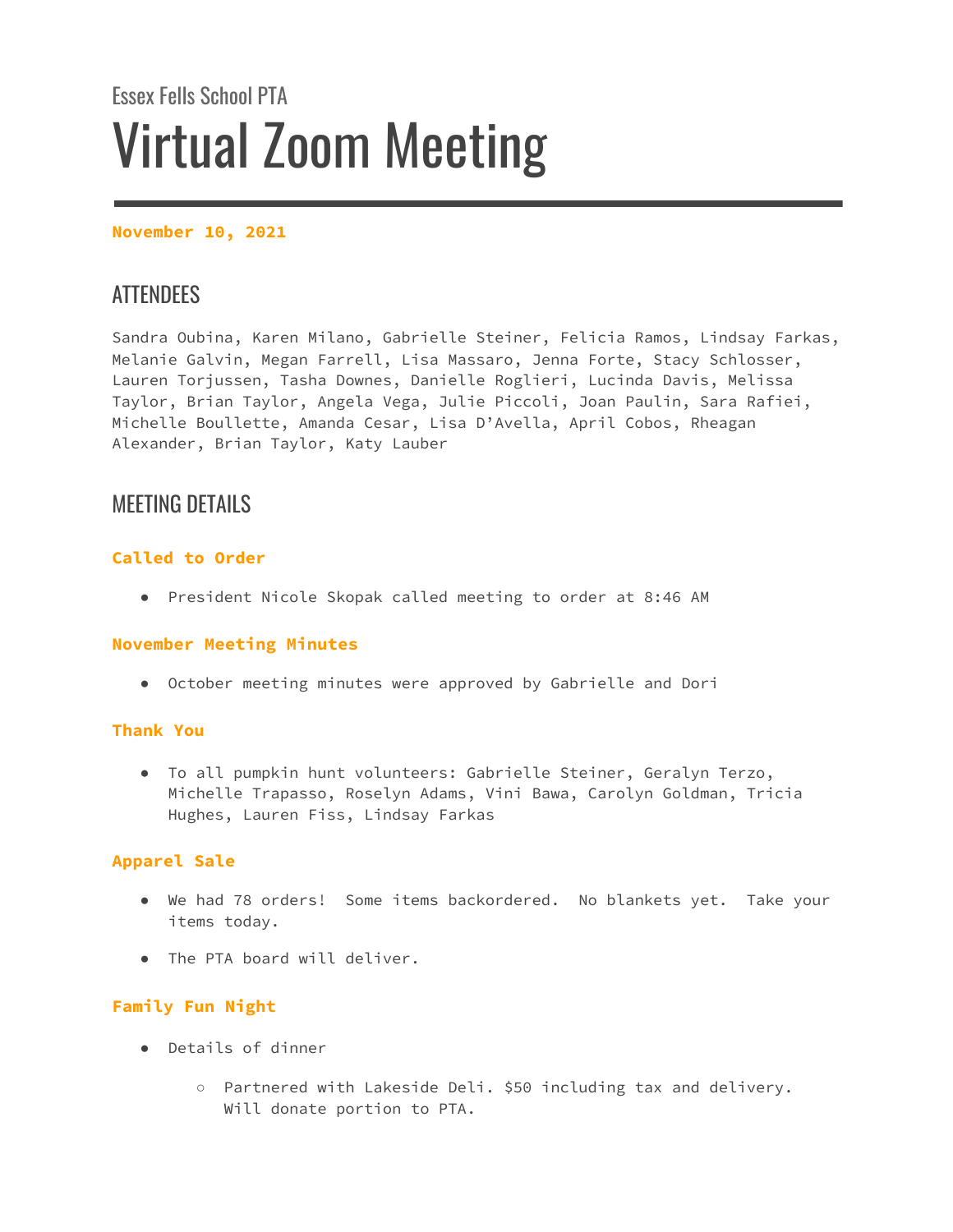- Danielle will talk about minute to win it
	- Flip Grid Short Fun Games
- No Homework

# **Black Friday Purse Raffle**

- Gucci Italian black leather Horsebit handbag. \$2500 value, can be worn 3 ways
- 1 for \$30, 2 for \$50, 5 for \$100 available on Mobilearq
- Winner will be pulled Wed before Thanksgiving by MVG
- If all class parents could buy / sell a ticket it would help get the sale up and running

# **Holiday Shop**

- Wednesday, December 8 for students to shop
- Tuesday, December 7th, shopping at Target in the AM, set up the shop in the PM
- Catherine and Doree will reach out to volunteers that signed up to help
- Partnered with CASA
	- Gives list of things kids need: coast, shoes, toys, bottles. PTA purchases items, kids will buy at holiday shop.

## **Class Parents**

● Thank you for Halloween/ Holiday parties

# **Spring Fundraiser**

- Save the date  $4/1/22$
- Send out a sign up for committee volunteers
- We need help acquiring prizes to raffle

## **Foundation Report**

● Laura Reynolds

## **6th Grade Report**

● Car Magnets \$10